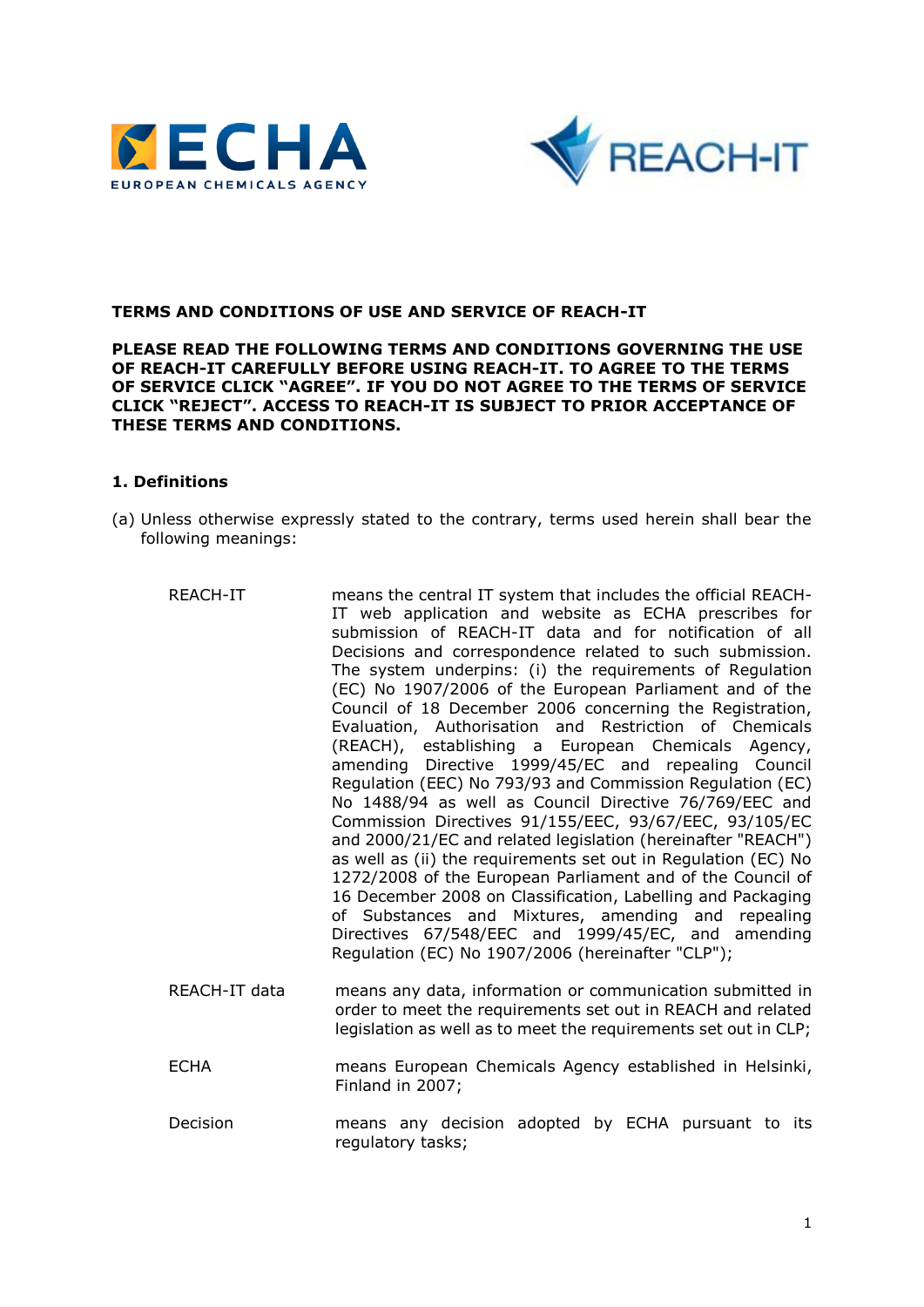- Communication means any document requesting a response to ECHA within a defined period of time; Party means any legal entity that has been signed up into REACH-IT to get access rights and to be allowed to submit information and/or REACH-IT data; User means the person(s) whom the Party has nominated and authorised to have access to and use REACH-IT; Terms and Conditions means these terms and conditions as amended from time to time and in force; MSCA means the competent authority which is designated with responsibility for the application of REACH and related legislation as well as of CLP by a particular member state of the European Union and also by Iceland, Liechtenstein and Norway; Personal Data means personal data within the meaning of Regulation (EC) No 45/2001 or Directive 95/46/EC on the processing of personal data; Data Subject means data subject within the meaning of Regulation (EC) No 45/2001 or Directive 95/46/EC on the processing of personal data. Other Proprietary Rights means rights other than intellectual property rights, including, but not limited to, possible rights to use and disclose the names of registrants and potential registrants.
- (b) Headings are for ease of reference only and do not form part of these Terms and Conditions. Words denoting the singular include the plural and vice versa, words denoting one gender include all genders and words denoting persons include corporations and vice versa.

# **2. The REACH-IT Service**

REACH-IT provides Parties with an online platform to review and/or submit REACH-IT data to ECHA. Moreover, REACH-IT also serves as the sole means by which ECHA notifies Parties of Decisions as well as of other Communications related to REACH-IT data.

## **3. Acceptance and Acknowledgement of the Terms and Conditions**

(a) In order to access REACH-IT, the Party shall log in by using its registered user ID(s) and user password(s). Access to and use of the REACH-IT service is granted to the Party subject to and in accordance with these Terms and Conditions.

(b) Before signing-up into REACH-IT by creating a REACH-IT account consisting of a user ID and user password, each User has to read and agree to these Terms and Conditions by clicking on the 'Accept' button. If a Party nominates more than one User, this obligation applies to every single User. ECHA reserves the absolute right, at its sole discretion, to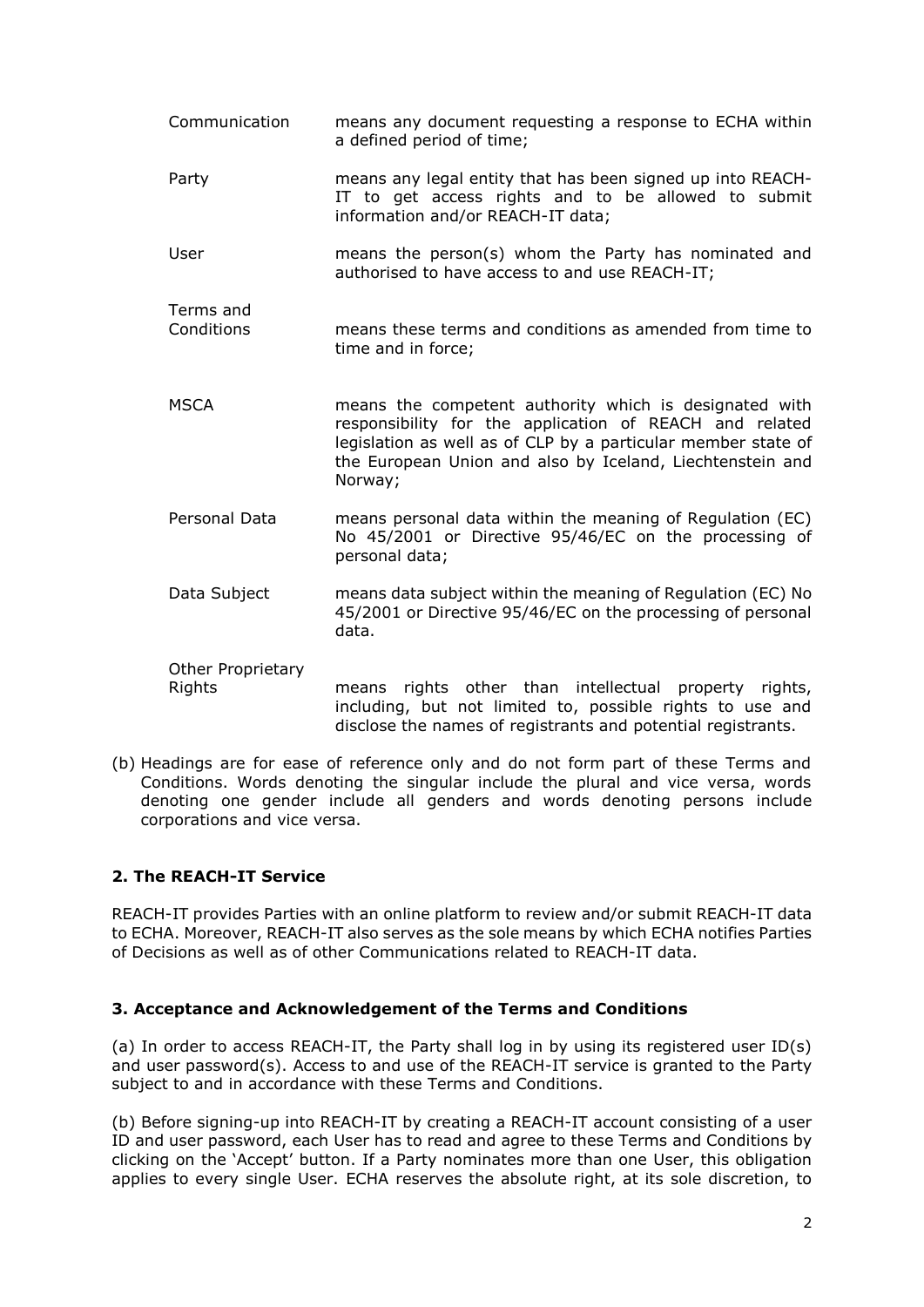vary these Terms and Conditions in any way and at any time, and the Users of the Party will be requested to read and accept the amended Terms and Conditions upon their first attempt to login to REACH-IT after the variations have been made. By logging-in and/or continuing to use REACH-IT, the Users of the Party specifically accept these Terms and Conditions as varied.

## **4. Conditions of Use**

(a) A Party is entitled to use REACH-IT with a view to meeting and/or ascertaining its legal commitments or that of the companies it is representing under the REACH and CLP and related legislation. REACH-IT may not be used for any other purposes.

(b) The Party agrees that any Users applying the user ID(s) and user password(s) to login to REACH-IT are acting on behalf of the Party and have the legal authority to act on its behalf. A reference in these Terms and Conditions to the Users of the Party logging onto REACH-IT, or continuing to use REACH-IT, or otherwise accessing REACH-IT, shall include any such act done by any person using the user ID(s) and/or user password(s) of the Party (whether authorised by the Party or not).

(c) The Party agrees that it will obtain the consent of the Data Subject before it submits Personal Data via REACH-IT, if submitting or processing Personal Data in REACH-IT so legally requires. If the Party has not obtained such consent, the Personal Data shall not be submitted. Further information on the processing of Personal Data is available in the notice on personal data on the website of ECHA. The Party consents (and has obtained the consent of any Data Subjects) that the Personal Data provided by it may be processed by ECHA and/or the MSCAs for the purpose of implementing REACH, CLP and other relevant Community legislation, and fulfilling the Party's obligations under REACH, CLP and other relevant Community legislation.

(d) Under the Terms and Conditions and subject to the purposes thereof, ECHA and the MSCAs shall be permitted to access, reproduce, review, use, extract, and store any of the information submitted to REACH-IT. Except for confidential information and Personal Data, ECHA and the MSCAs shall also be permitted to cite, create derivative works, publish or otherwise make available REACH-IT data to the public in line with their institutional duties and objectives including but not limited to, the implementation of the REACH Regulation and related legislation as well as the CLP Regulation.

(e) The Party acknowledges that regulation (EC) No 1049/2001 of the European Parliament and of the Council of 30 May 2001 regarding public access to European Parliament, Council and Commission documents applies to REACH-IT data. Regulation (EC) No 1367/2006 of the European Parliament and of the Council of 6 September 2006 on the application of the provisions of the Aarhus Convention on Access to Information, Public Participation in Decision-making and Access to Justice in Environmental Matters to Community institutions and bodies may apply to REACH-IT data.

(f) The Party agrees to keep the details of its Users up to date at any time. To this end, ECHA may require the Users to confirm their details on a yearly basis.

## **5. Delivery of REACH-IT Data and Warranties**

(a) All REACH-IT data shall be provided to ECHA in a virus-free electronic format according to the format and procedures specified by ECHA from time to time or in such other manner as may be determined and promulgated by ECHA from time to time.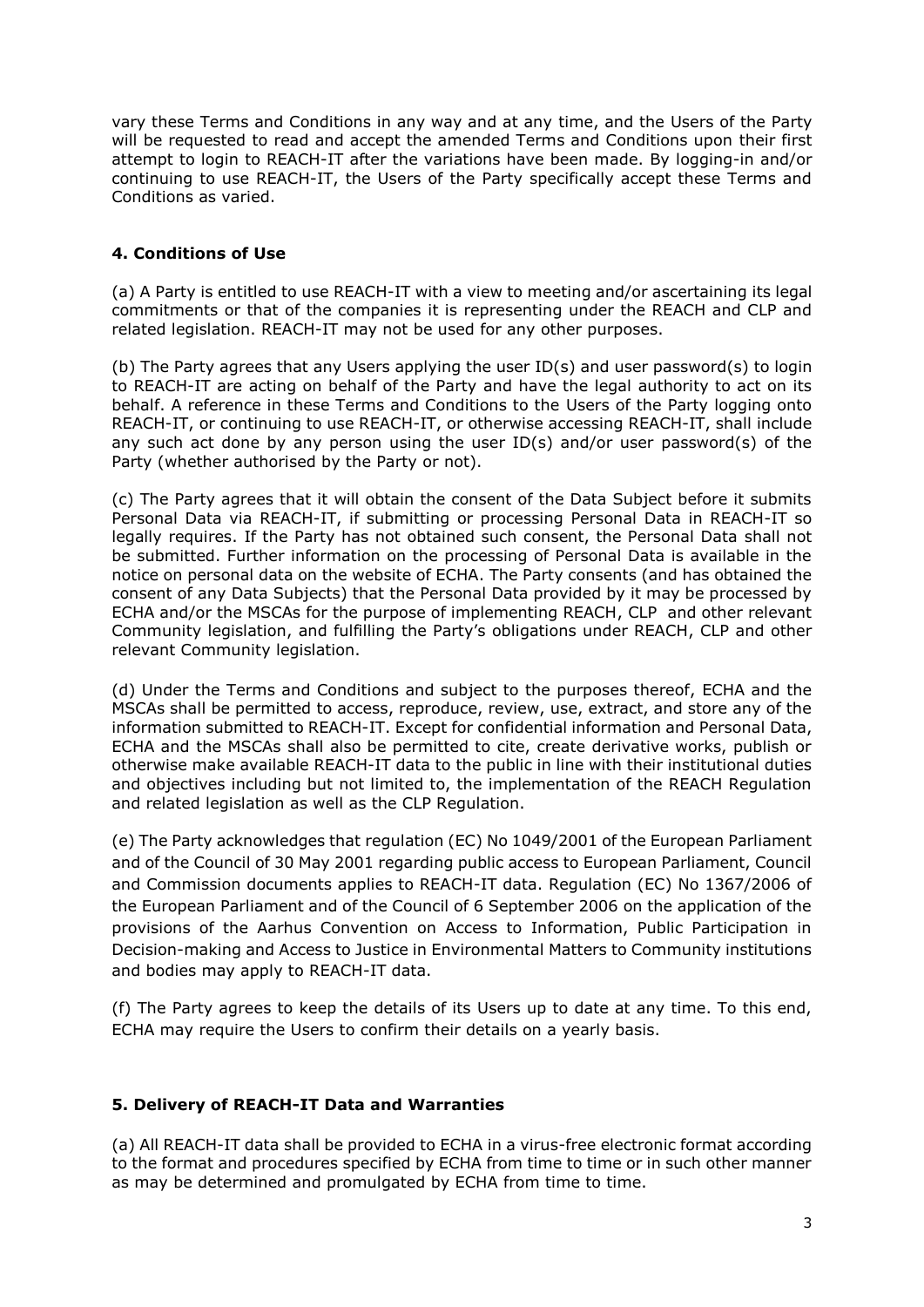(b) At all times, the Party shall not submit any information, communication or other material that infringes any third party's copyrights, patents, trademarks or trade secrets or other intellectual property rights.

(c) ECHA and the Party acknowledge that the Internet is, due to unpredictable traffic congestion, malicious third parties and other reasons, an inherently unreliable medium of communication and that such unreliability is beyond the Party's or ECHA's control. The Party and ECHA acknowledge that, as a result of such unreliability, there may be delays in the transmission and receipt of its information, communication or other material resulting in delays in the processing of such information, communication or other material submitted through REACH-IT. ECHA and the Party recognize that it is impossible to maintain flawless security. ECHA uses its utmost efforts to ensure that REACH-IT will perform correctly. ECHA shall not be liable for any unauthorised access to REACH-IT by any third party or for failures, errors or delays relating to Party's Internet connections.

(d) The Party declares, warrants and undertakes to ECHA that:

(i) any REACH-IT data submitted by it is true, up to date and accurate and not misleading, incomplete or false;

(ii) any REACH-IT data submitted to ECHA through REACH-IT by means of the Party's REACH account shall be deemed to be submitted by the Party;

(iii) it is the owner of all intellectual property rights in the REACH-IT data it has submitted, including copyright, trademarks or name, or is duly authorised by the owner of such intellectual property rights for the purposes of these Terms and Conditions.

(e) Furthermore, the Party hereby warrants to ECHA that:

(i) all information provided to ECHA in relation to its application to become a Party and all information which may subsequently be provided for the maintenance of its status as a Party from time to time is complete, correct and up to date;

(ii) its registration for use of REACH-IT and its acceptance and performance of its obligations under these Terms and Conditions have been duly authorised with all necessary corporate or third party approvals obtained and do not violate the constitutive documents of the Party or any law, regulation or other agreement binding on the Party;

(iii) these Terms and Conditions constitute a legally binding and enforceable contract; and

(iv) in relation to its using REACH-IT, it shall comply with all applicable laws and regulations including, without limitation, all procedures and directions notified or published by ECHA.

## **6. Disclaimer and Limitation of Liability**

(a) This provision is without prejudice to Article 101 of the REACH Regulation concerning the liability of ECHA.

(b) The Party acknowledges that any use of or reliance upon any part of REACH-IT shall be at its sole risk. The Party further acknowledges that use of REACH-IT is provided on an "AS IS" and "AS AVAILABLE" basis and without warranty or condition of any kind, either expressed or implied.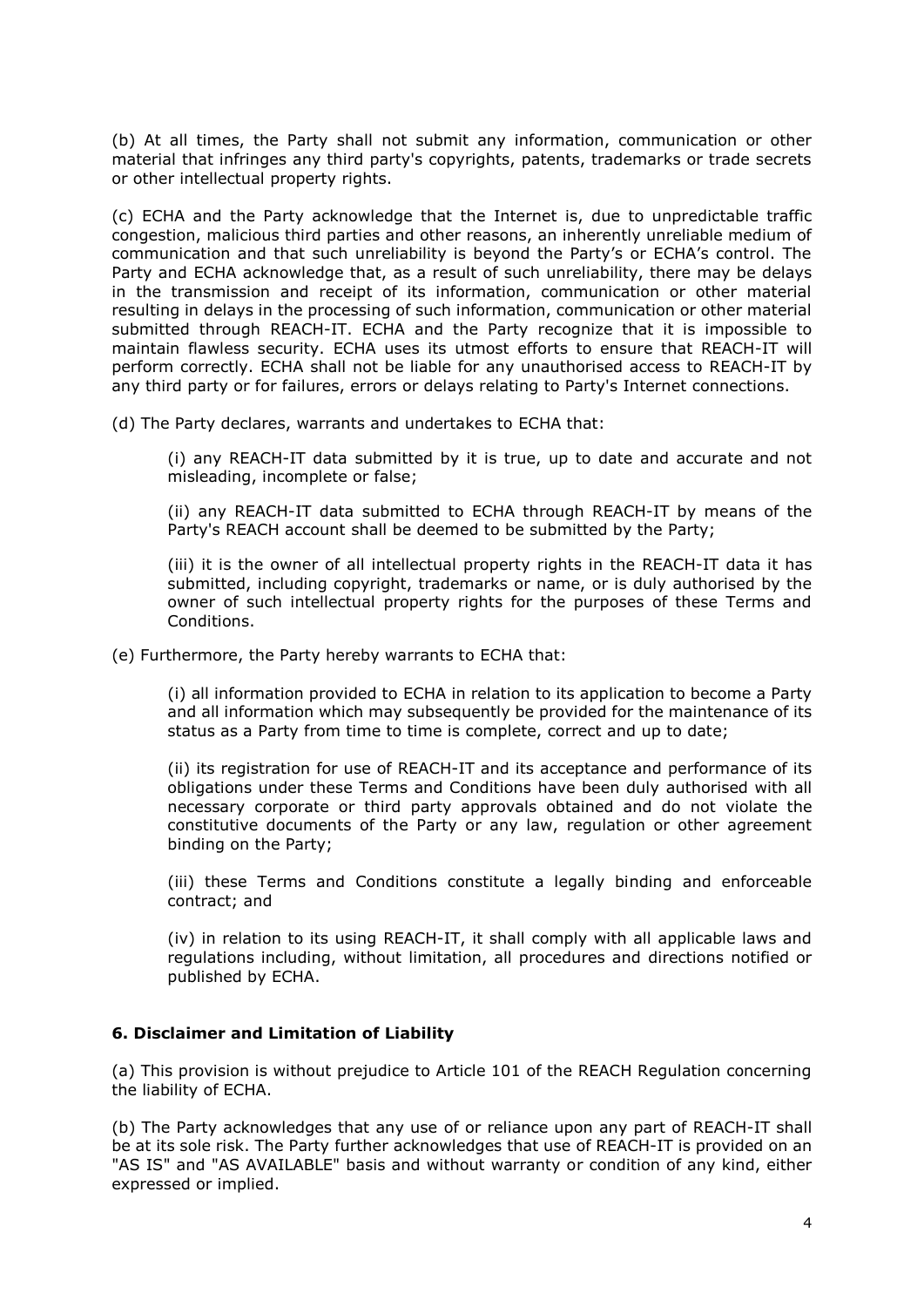(c) ECHA assumes no responsibility of any kind for any submission made through REACH-IT. By logging onto and/or continuing to use REACH-IT and/or by providing Users with passwords to be used for submission of REACH-IT data, the Party is fully responsible for all REACH-IT data provided to ECHA through REACH-IT. ECHA shall not be liable or responsible (whether in tort, contract or otherwise) for any claim for any losses or damages of any kind (whether direct or indirect, including but not limited to any loss of profit, loss of revenue, loss of anticipated savings or loss of goodwill) whatsoever and howsoever arising from the use of or reliance upon REACH-IT or any related system or software including any mishandling, omission, non-delivery, delay, negligent or unauthorised use of REACH-IT or of the Party's registered user ID(s) and user password(s).

(d) ECHA accepts no responsibility of any kind for the accuracy, completeness or reliability of the content or format of any REACH-IT data at any time before or after submission made through REACH-IT. It is the sole responsibility of the Party to ensure that all REACH-IT data is accurate and compliant with all applicable legal provisions and that such data has been approved for submission by the Party.

(e) ECHA shall not be liable for any action taken or for any failure, hindrance or delay in the performance in whole or in part of its obligations under these Terms and Conditions if such action, failure, hindrance or delay arises out of causes beyond the control of ECHA. Such causes may include, but shall not be limited to, acts of force majeure, labour disputes, mechanical breakdowns, computer or system failures or other failures of equipment, failures of or defects in computer or system software, computer damage due to unauthorised programming routines, unavailability of or restrictions on any communication media for whatever reason, interruptions of power supplies, any law, decree, regulation or order of any government, competent authority, supranational bodies or any court or tribunal and any other causes beyond the control of ECHA.

(f) The Party irrevocably and unconditionally agrees to defend, indemnify in full and hold ECHA harmless from and against all liabilities, damages, claims, actions, costs and expenses (including legal fees) in connection with or arising out of the receipt, or transmission or publication or storage or possession of any REACH-IT data through REACH-IT and/or the Party's breach of these Terms and Conditions and/or its improper use of REACH-IT.

## **7. Intellectual Property Rights and Other Propriertary Rights**

(a) Save for any intellectual property rights which the Party may have in relation to any REACH-IT data, the Party acknowledges that the contents and materials of REACH-IT (including the organisation and layout of the website) are proprietary to ECHA or third parties and the copyright, database rights, list rights other intellectual property rights and other proprietary rights in them belong to ECHA or third parties. Accordingly, disclosure and/or use of such information may require prior consent from the concerned owner.

(b) The Party acknowledges that REACH-IT and related systems and software are proprietary to ECHA. The Party shall not tamper with, modify, decompile, reverse engineer or otherwise alter the REACH-IT or any of the related software and the Party shall not attempt to gain unauthorised access to any part of the REACH-IT. ECHA is entitled to deny the Party's access to all or any part of REACH-IT if the Party performs any of the above acts or if ECHA at any time reasonably suspects that the Party has performed or attempted to perform any of them.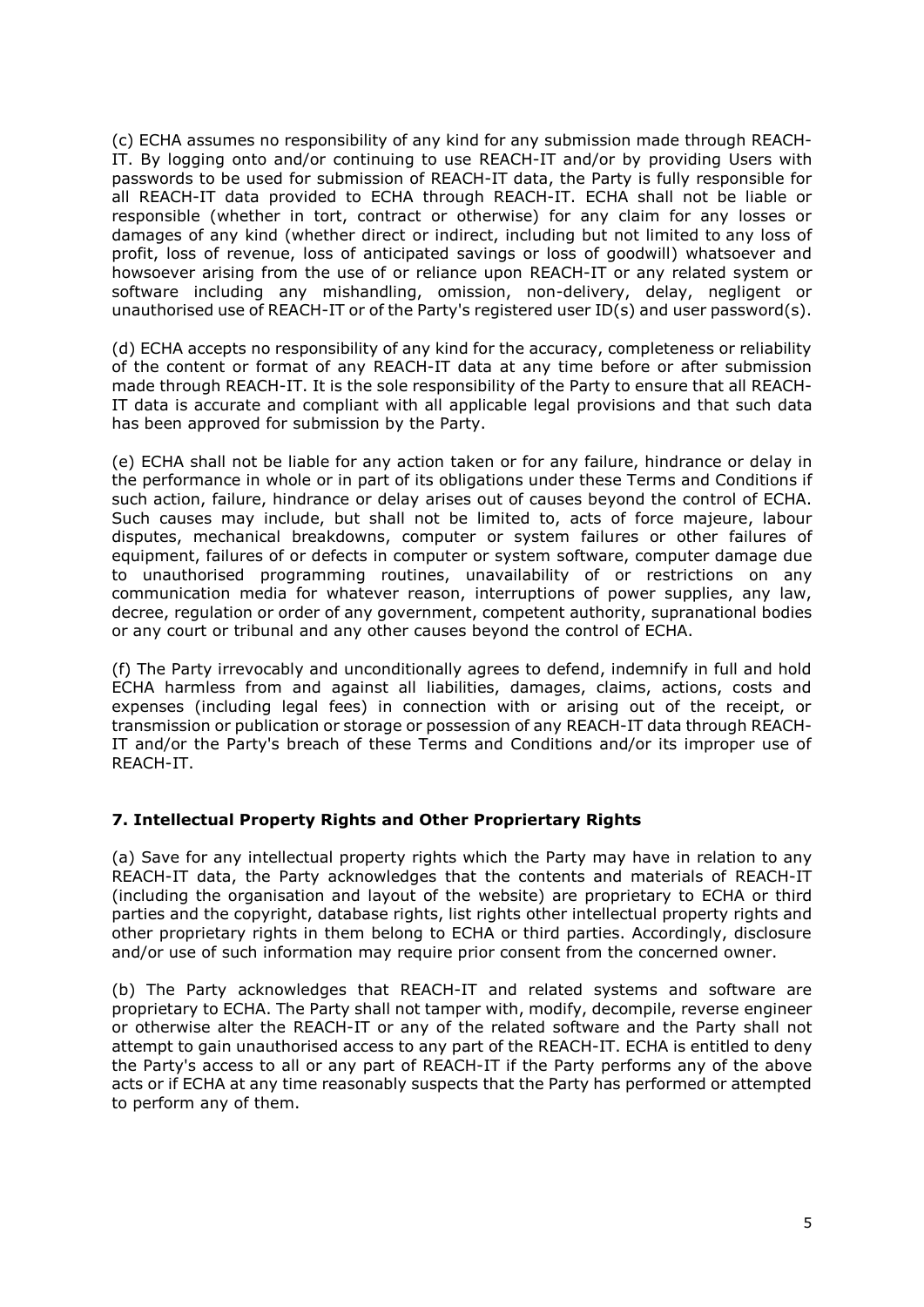#### **8. Modification, Discontinuance or Termination**

(a) ECHA reserves the right to modify or discontinue, temporarily or permanently, REACH-IT (or any part or feature thereof) at any time after giving prior notification to the Party if it is practicable, or otherwise, without any prior notification if such notification is not practicable. ECHA may terminate or suspend the Party's access to all or part of REACH-IT with effect from any time as it considers appropriate for any reason including, without limitation, breach of these Terms and Conditions or any other terms or conditions as prescribed by ECHA from time to time.

(b) When exercising its discretion under this section, ECHA will take into account all the relevant circumstances and any obligations of the Party under the REACH and CLP Regulations and related legislation. In particular, ECHA shall be entitled, in its sole discretion, to temporarily suspend all or part of REACH-IT in order to upgrade or modify REACH-IT or any related systems or software and/or to restrict the Party's access to and use of REACH-IT where ECHA considers it reasonably necessary for the operation or maintenance of REACH-IT or any related systems or software. ECHA shall not be liable to the Party or any third party for any claims of any kind related to such termination, restriction or suspension of REACH-IT.

#### **9. Notification of Decisions and Communications**

(a) The Party expressly acknowledges and agrees that REACH-IT is the sole means by which ECHA will notify it of Decisions and Communications. For this purpose, REACH-IT contains a special notifications page that can be accessed by every User, containing Decisions and Communications presented in chronological order.

(b) Decisions and Communications are received when they are opened for the first time by any User of the Party to which they are addressed.

(c) The date of notification of Decisions and Communications is the date when they are made available in the User accounts of the Party via REACH-IT.

(d) The Party expressly agrees that receipt of Decisions and Communications will be presumed seven calendar days after the date of their notification if none of its User(s) have opened them in the meantime. Therefore, the Party agrees that its User(s) will login and review any received Decisions and Communications in their account(s) on a regular basis.

(e) Decisions and Communications pertaining to the following regulatory processes will exceptionally initiate the applicable time limit for Parties to respond or act upon notification:

- (i) PPORD ECHA to indicate incomplete notification (Article 9(5) REACH);
- (ii) TCC ECHA to indicate incomplete registration (Article 20(2) REACH);
- (iii) Alternative chemical name ECHA to raise objections (Article 24(3) CLP);

(iv) Data Sharing - request to the other registrant to submit its 'defence' (Articles 27(6) and 30(3) REACH);

(v) Evaluation - registrant to comment proposal for amendment (Articles 51(5), 52(2) REACH); and